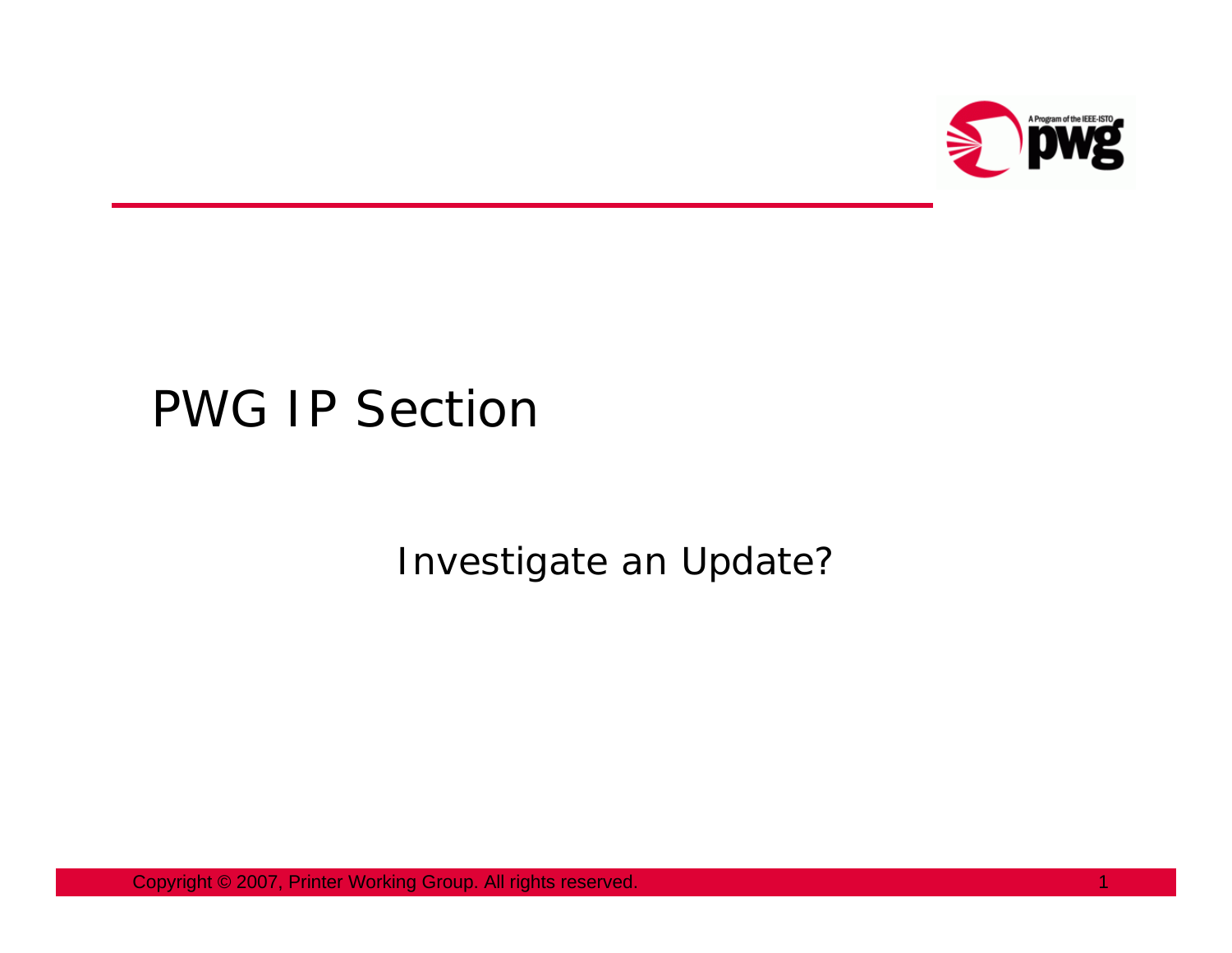# Background



- • Back in mid-September…
	- SC agrees the PWG needs to update its Intellectual Property Policy
	- The goal is to align the PWG's IP Policy with what is "state-of-the-art" in the industry for like organizations and then get the updated policy approved by the membership
	- This update will be done in an ad-hoc group of SC members and any other interested PWG member participant
- • And in mid-October…
	- The SC is considering the update of the PWG IP policy because it has fallen behind current industry trends
	- Harry Lewis volunteered to lead up this effort, but acknowledged it will take him a while before having a proposal to present
	- Approach is to reference current statements used from other groups such as CIP4/JDF, IEEE ISTO, and Bluetooth SIG
- •ACTION ITEM:

Create a comparison between the PWG's IP Policy and the IEEE's current policy for use in the update to the PWG's IP Policy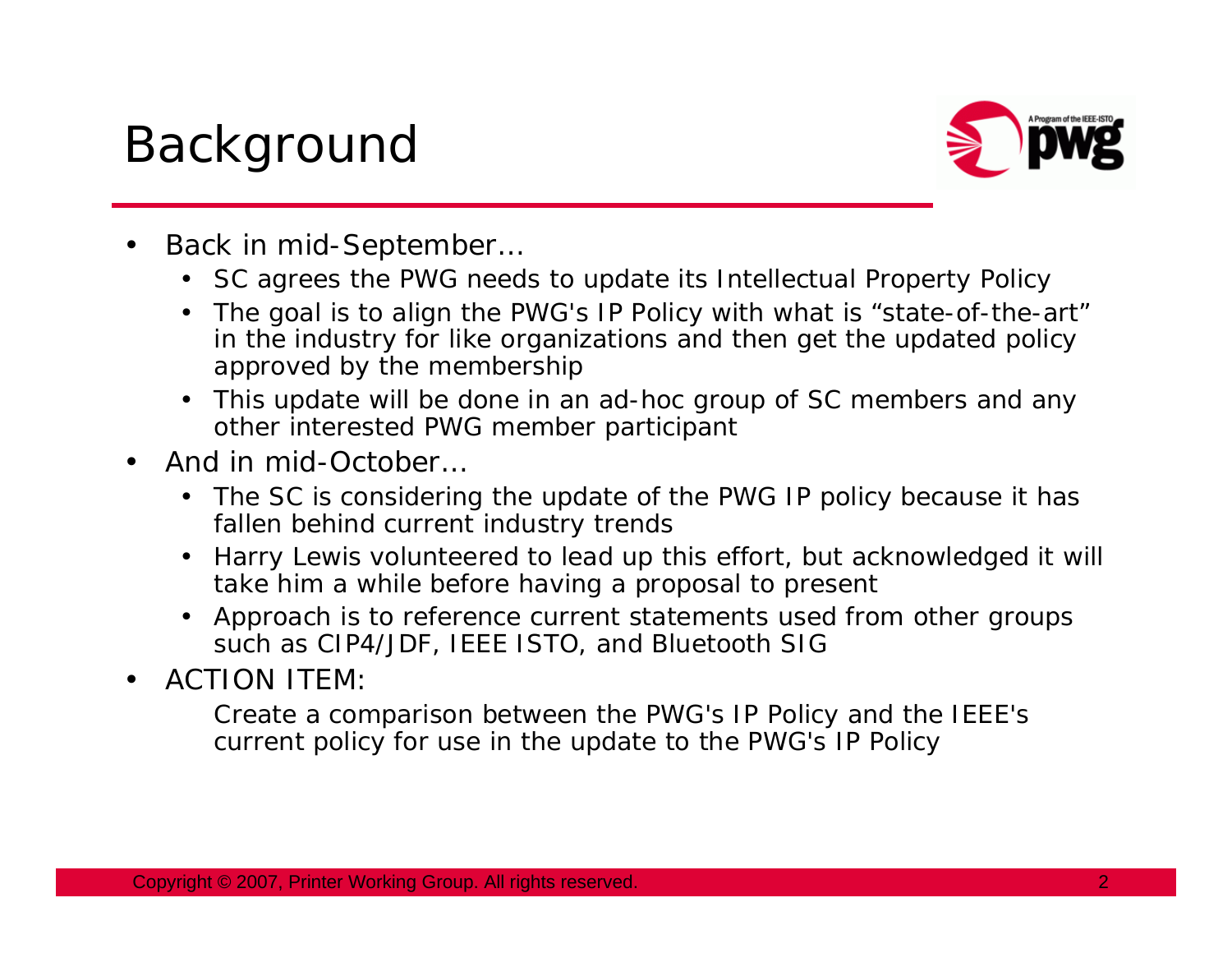

- Is just being "out-of-date" really bad? Why?
- What specific problem(s) need solving?
- $\bullet$  Is anyone complaining? If so, what are their concrete issues?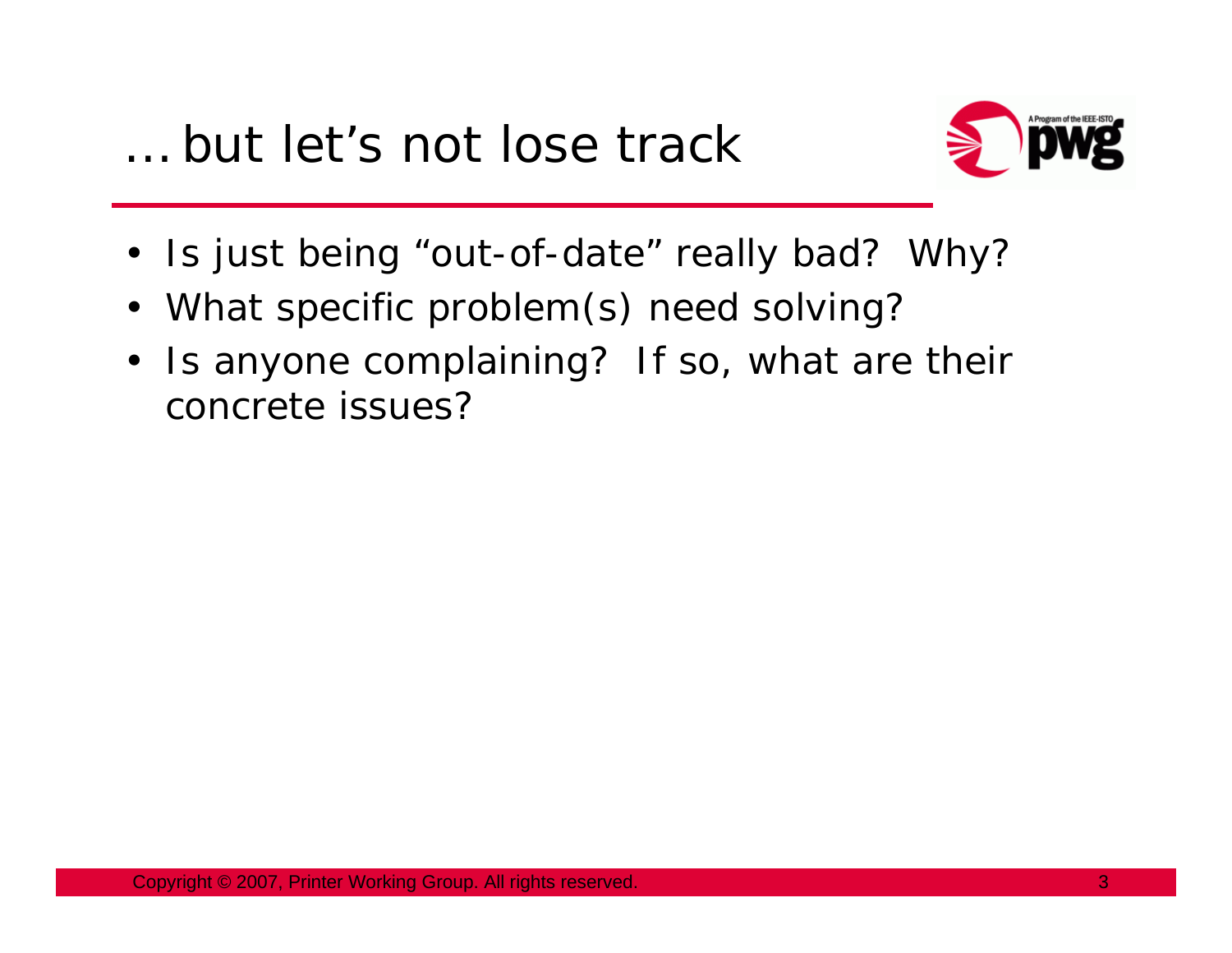

Recently (last year? 2006?) one member company had expressed when they renewed their membership that they didn't like the way the policy was worded.

[Not sure of the explicit complaint.]

 $\rightarrow$  ... but they joined anyway.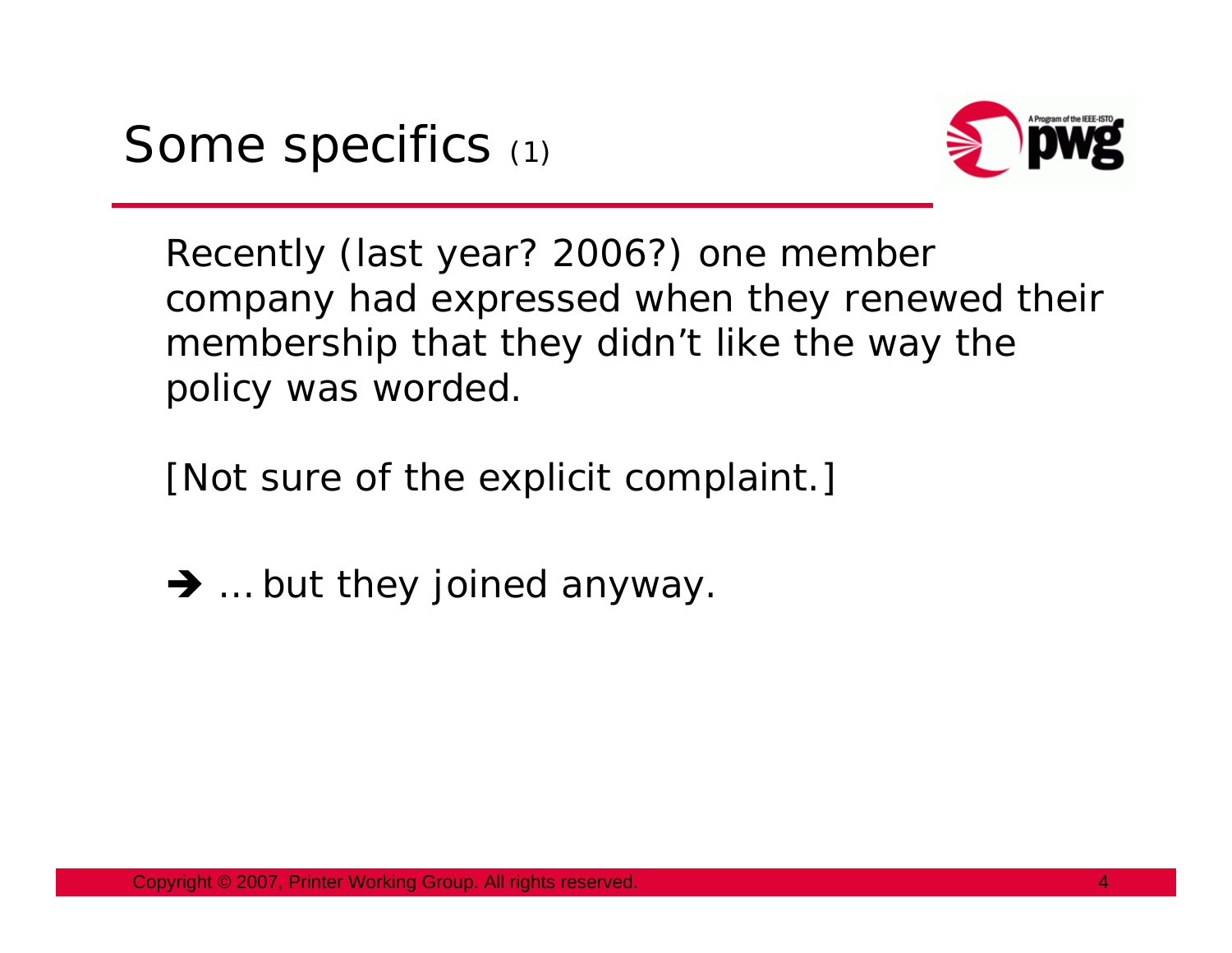

"An issue mentioned related to the actual requirements for making known IP that might be related to a PWG WG."

(Is a participant required to do a patent search or not? The intent is not – but at least one member company interprets the language another way.)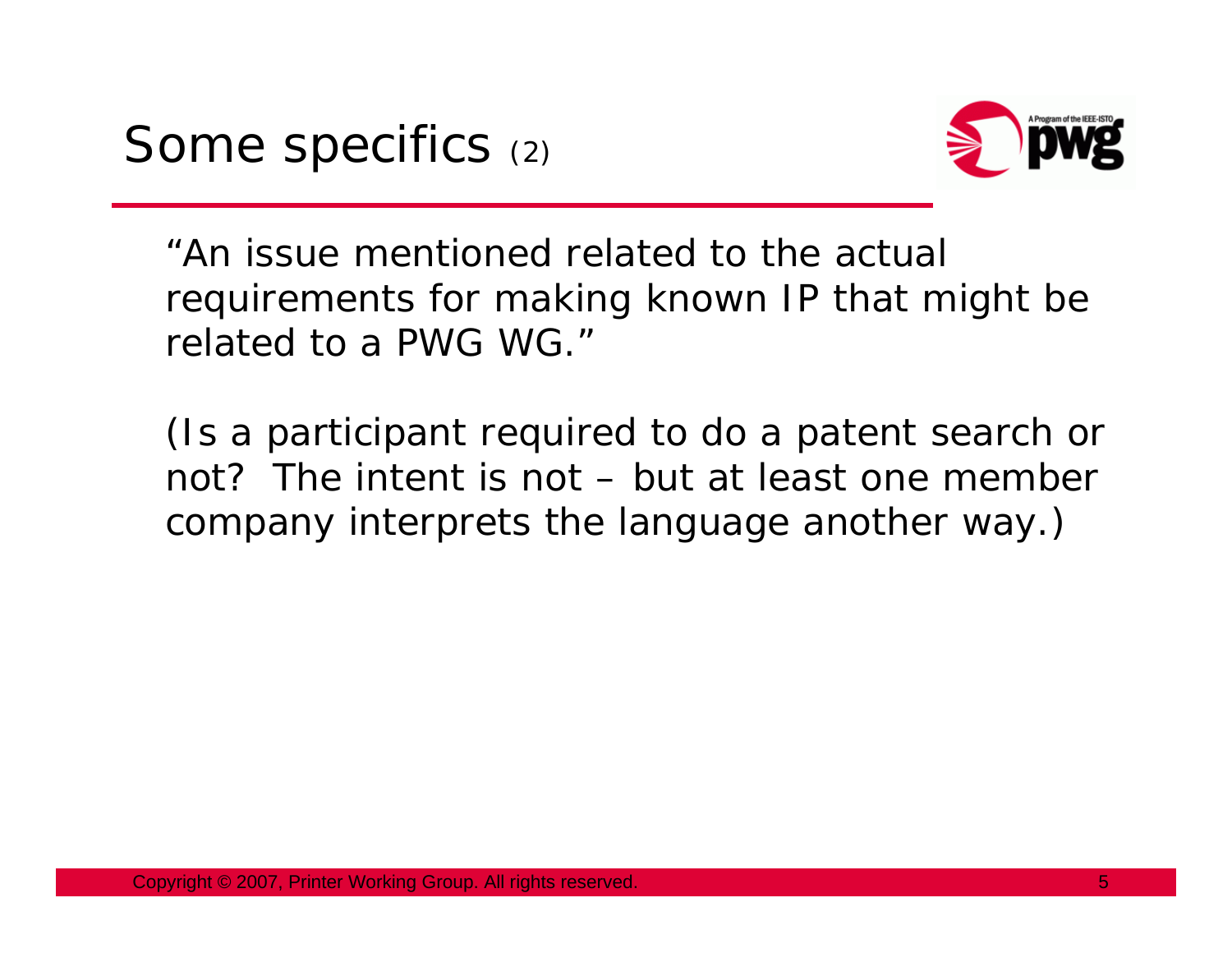

"The most obvious change is that the policy currently discusses Proposed Standards which we don't have anymore. We have Candidate Standards and Standards"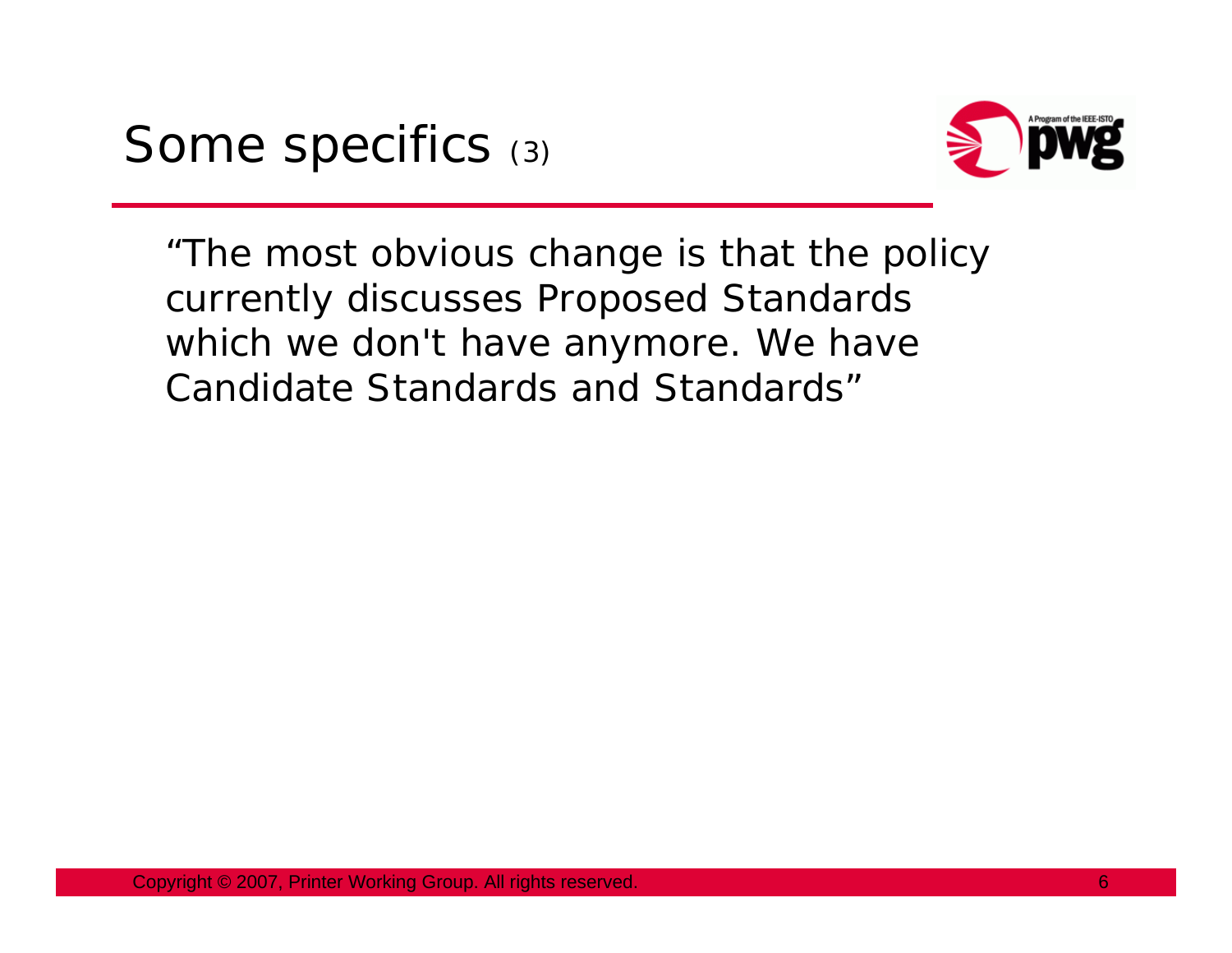

- We *could* do the following:
	- go through a long analysis of PWG vs. IEEE documents
	- identify all the clever things contained in IEEE policy that PWG doesn't include
	- update the PWG document to include the items
- OR we could jump to the end a bit faster:
	- acknowledge the time, effort, and completeness of the IEEE document and the cleverness of its authors
	- skip the comparison effort
	- adopt the IEEE policy as written with appropriate modifications for PWG-unique terms, etc.
	- look for any onerous sections/text and delete/modify as necessary to gain 100%(!!) consensus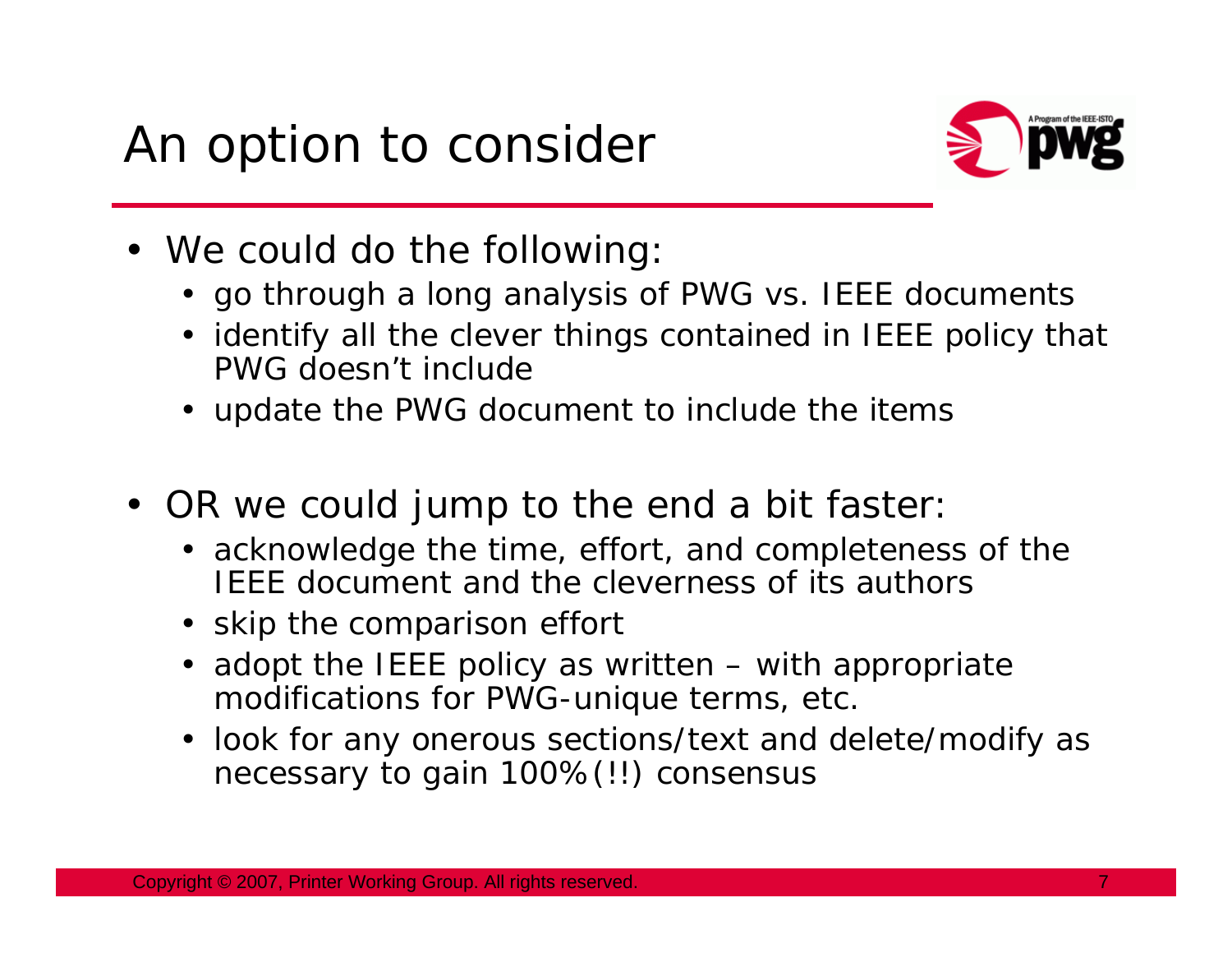## Noted differences –Ownership of Rights (1)



### PWG

• All patents, copyrights, or other intellectual property owned or created by any Member or member's affiliates (hereinafter "Member or Associate") outside the PWG or its work within the PWG shall remain the property of that Member or Associatethereunder and shall not be affected in any way by the Member or Associate's participation in the PWG.

## IEEE

•*no counterpart?*

*(perhaps intentional?)*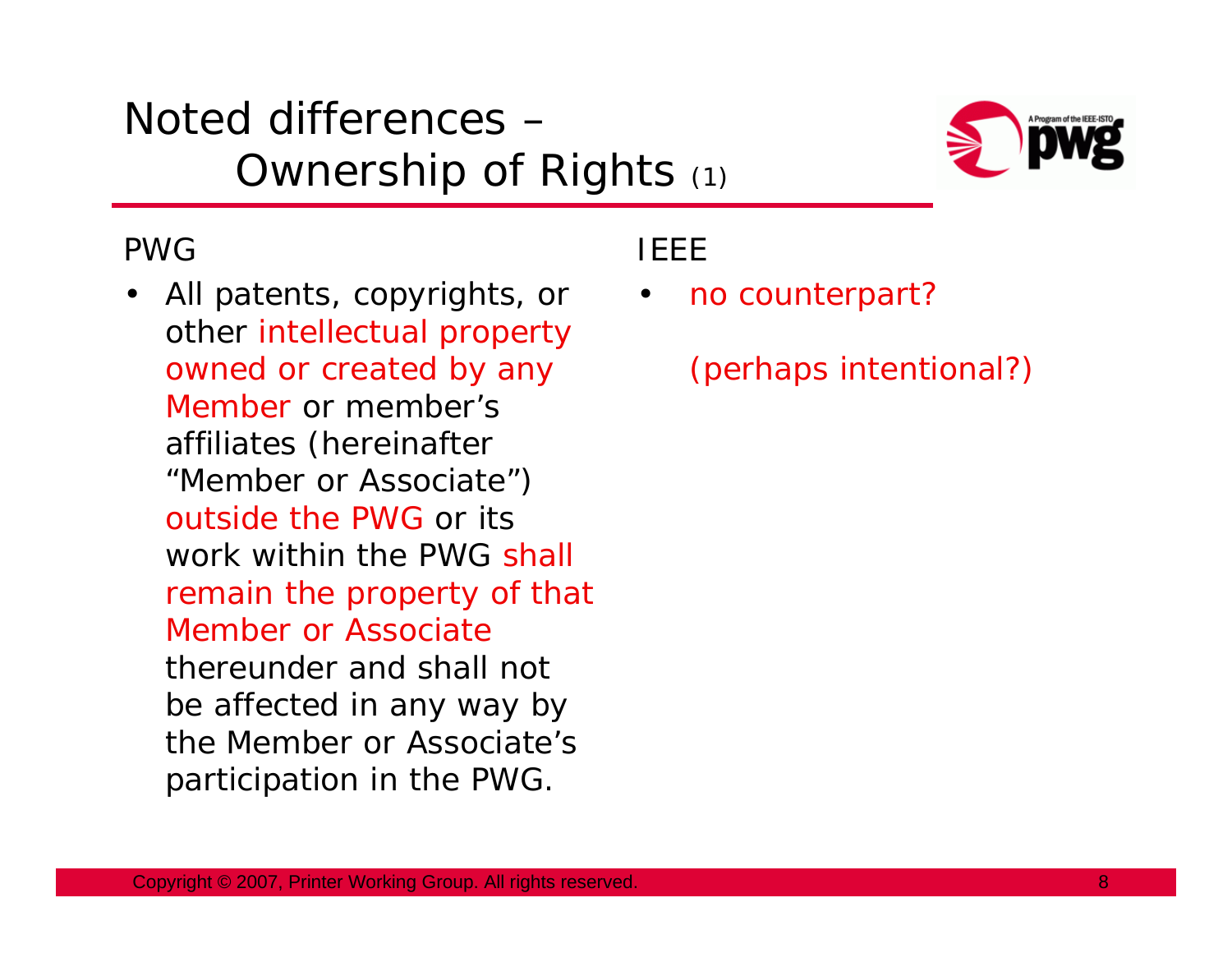## Noted differences –Ownership of Rights (2)



### PWG

•The PWG may, through its activities, generate intellectual property, and license such property to the Members and/or Associates on reasonable and nondiscriminatory terms, conditions and prices; provided, however, that Members and Associates receive more favorable pricing than non-Members or non-Associates.

## IEEE

•*no counterpart?*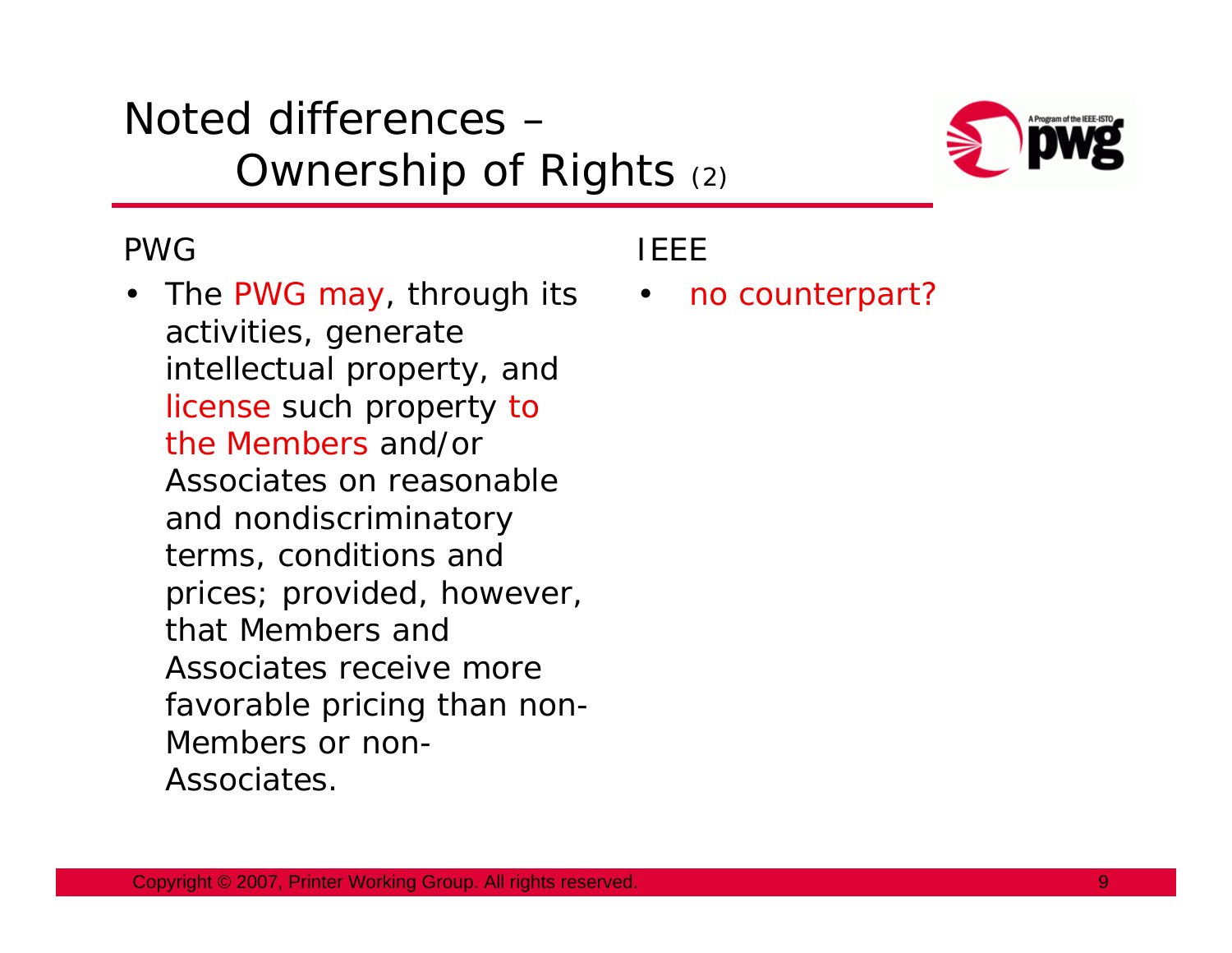## Noted differences –Ownership of Rights (3)



#### PWG

• All information and materials, and all copyrights thereto, contributed by Members and Associates and their representatives and incorporated into a PWG Standard and Specification (here after "the Standard") shall be owned by the contributing Member or Associate. The contributing Member or Associate shall grant PWG and its Members and Associates an irrevocable license to use, reproduce, modify, distribute and sublicense the copyrighted work $(s)$  incorporated in the Standard on non-discriminatory basis and within reasonable terms and conditions. Notwithstanding the above, any intellectual property independently created by a Member or Associate, but not incorporated into a PWG standard, should remain the exclusive property of the original owner and no mandatory license should be imposed.

#### IEEE

•

 If the IEEE receives notice that a [Proposed] IEEE Standard may require the use of a potential Essential Patent Claim, the IEEE shall request licensing assurance, on the IEEE Standards Board approved Letter of Assurance form, from the patent holder or patent applicant.

#### **→ But what if no "notice" is** *received?*

*[In my interpretation, the notice seems optional – but it probably isn't supposed to be.]*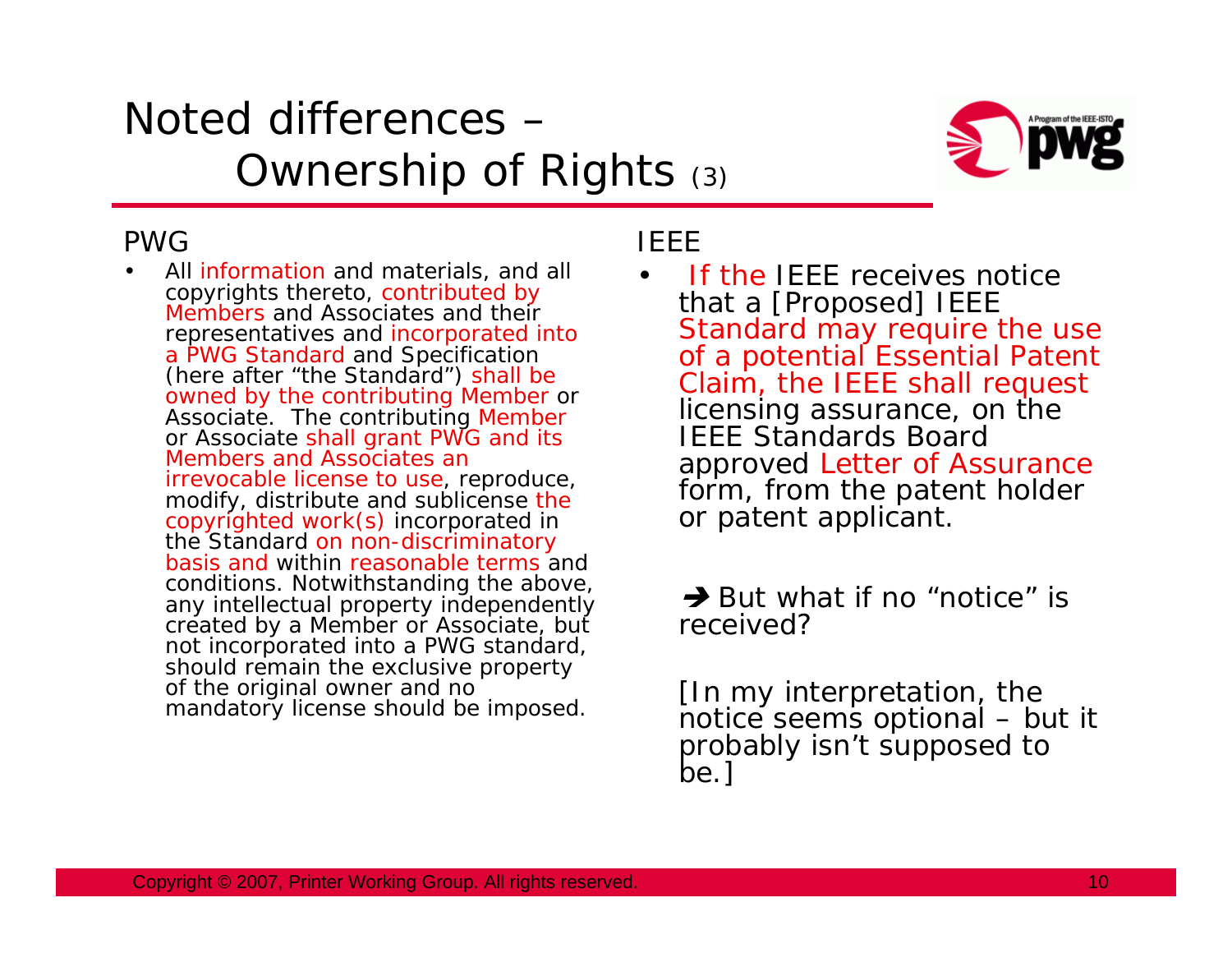Noted differences –Disclosure (1)



### PWG

• Participants in the standard setting procedure shall disclose any known patents whose use would be required for compliance with a proposed PWG standard. Prior to PWG's approval of the proposed standard, the PWG should receive a written patent statement from the patent holder as described below in section 1.3.

### IEEE

• [If notified, the IEEE will request a Letter of Assurance.]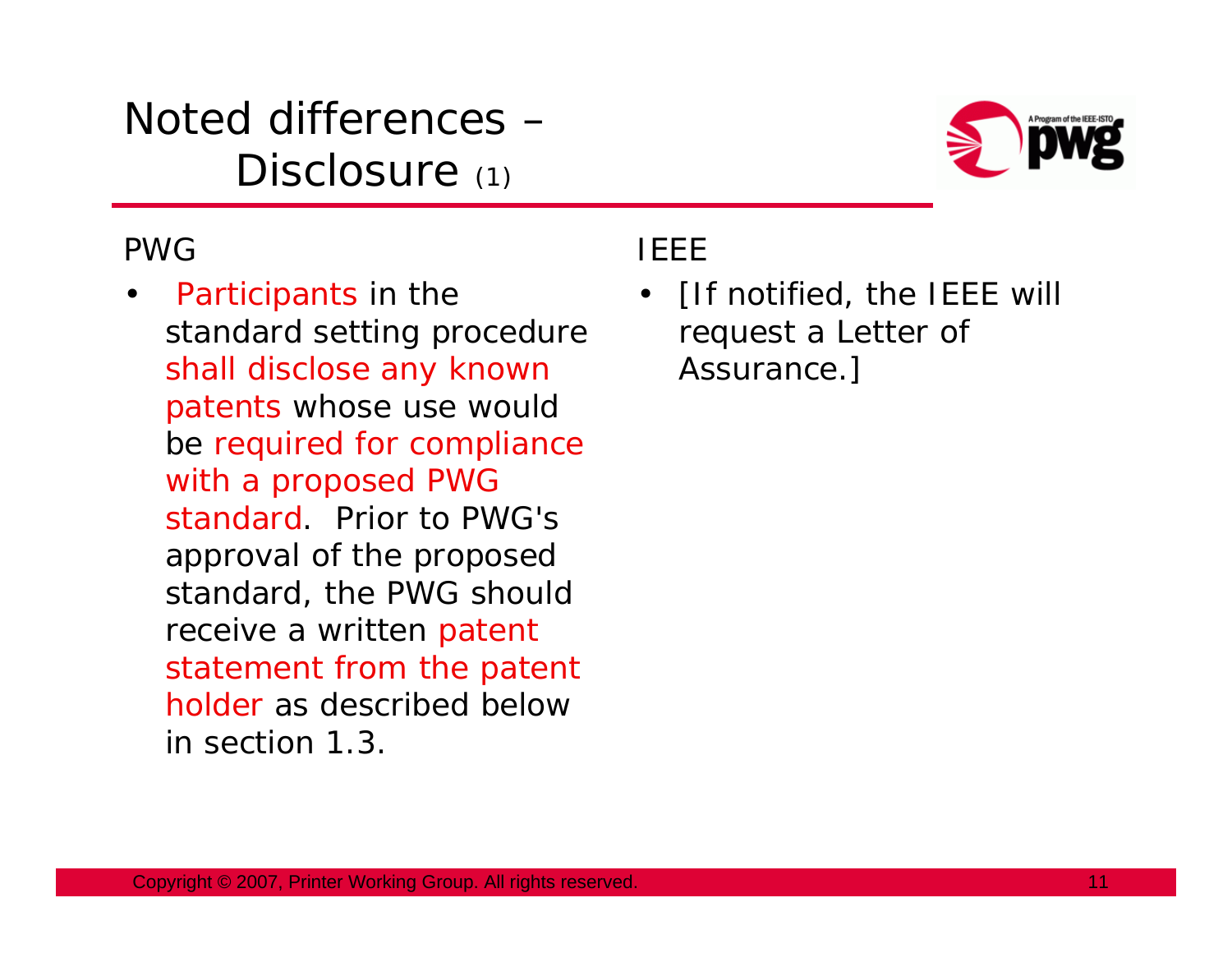## Noted differences –Disclosure (2)



#### PWG

• The PWG is not in a position to give authoritative or comprehensive information about evidence, validity or scope of patents or similar rights, but it is desirable that any available information should be disclosed. Therefore, all PWG members shall, from the outset, draw PWG's attention to any relevant patents (hereinafter defined) either their own or of other organizations including their Affiliates (hereinafter defined) that are known to the PWG members or any of their Affiliates, **although PWG is unable to verify the validity of any such information.**

#### IEEE

•

 In order for IEEE's patent policy to function efficiently, individuals<br>participating in the standards development process: (a) shall inform the IEEE (or cause the IEEE to be informed) of the holder of any potential Essential Patent Claims of which they are personally aware and that are not already the subject of an existing Letter of Assurance, owned or controlled by the participant or the entity the participant is from,<br>employed by, or otherwise represents; and (b) should inform the IEEE (or cause the IEEE to be informed) of any other holders of such potential Essential Patent Claims that are not already the subject of an existing Letter of Assurance.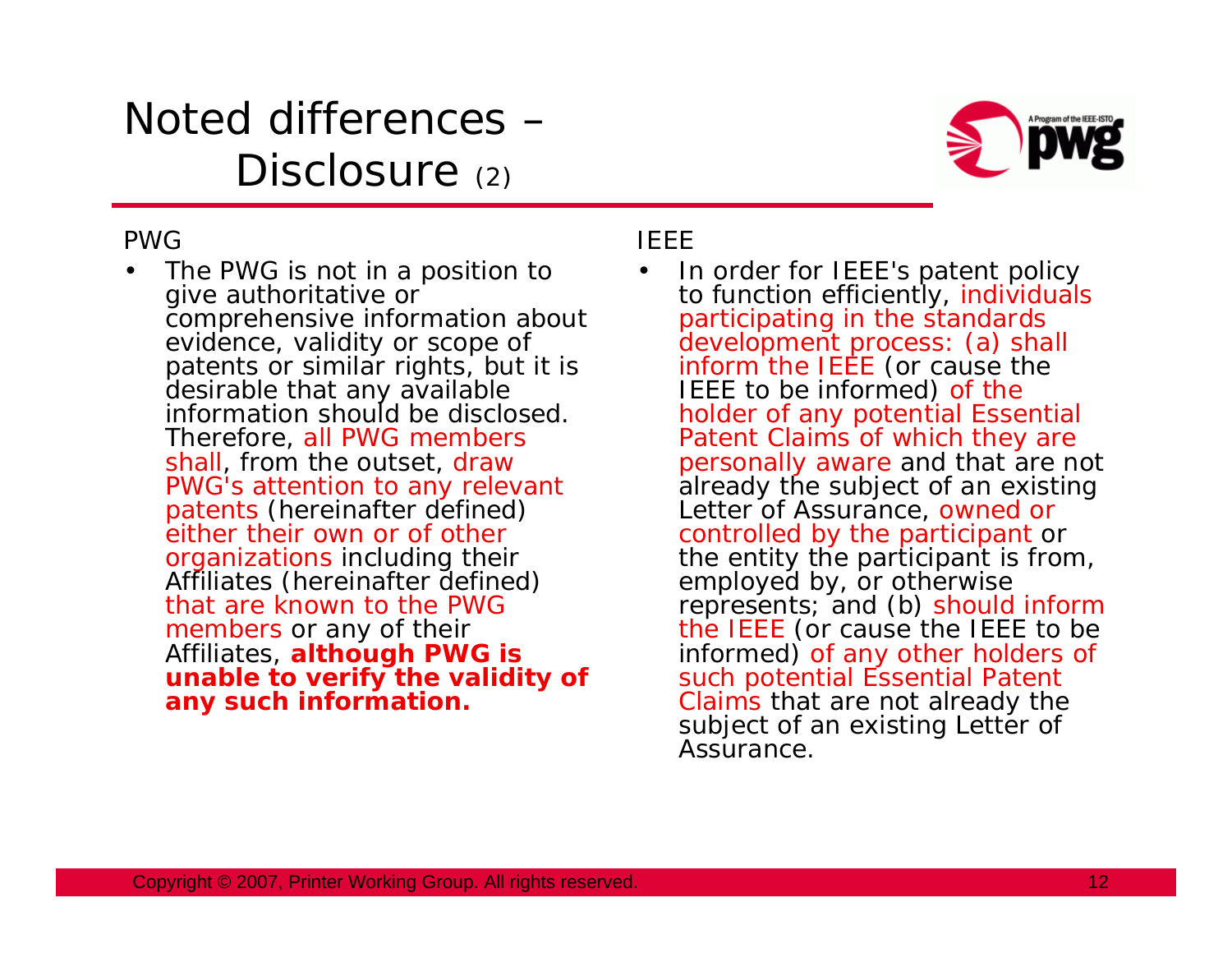## Noted differences –Relevant Patent Conditions (1)



### PWG

- If a Proposed PWG Standard is submitted to the PWG, three different situations may arise with respect to the relevant Patents:
	- (1) In the event the PWG Proposed Standard is adopted to become a PWG Standard, the patent holder waives his rights under the Relevant Patents owned by him and hence, the Proposed PWG Standard is freely accessible to everybody; no particular conditions, no royalties due, etc., with respect to such Relevant Patents. The PWG Standard means any PWG specifications that are officially published by PWG after October 1, 1999.

### IEEE - LOA

- • The Submitter may own, control, or have the ability to license Patent Claims…
	- a. Submitter will grant a license without compensation to an unrestricted number of applicants on a worldwide basis with reasonable terms and conditions that are demonstrably free of unfair discrimination.
	- c. Submitter without conditions will not enforceany present or future Essential Patent Claims against any person or entity making ... such a compliant implementation.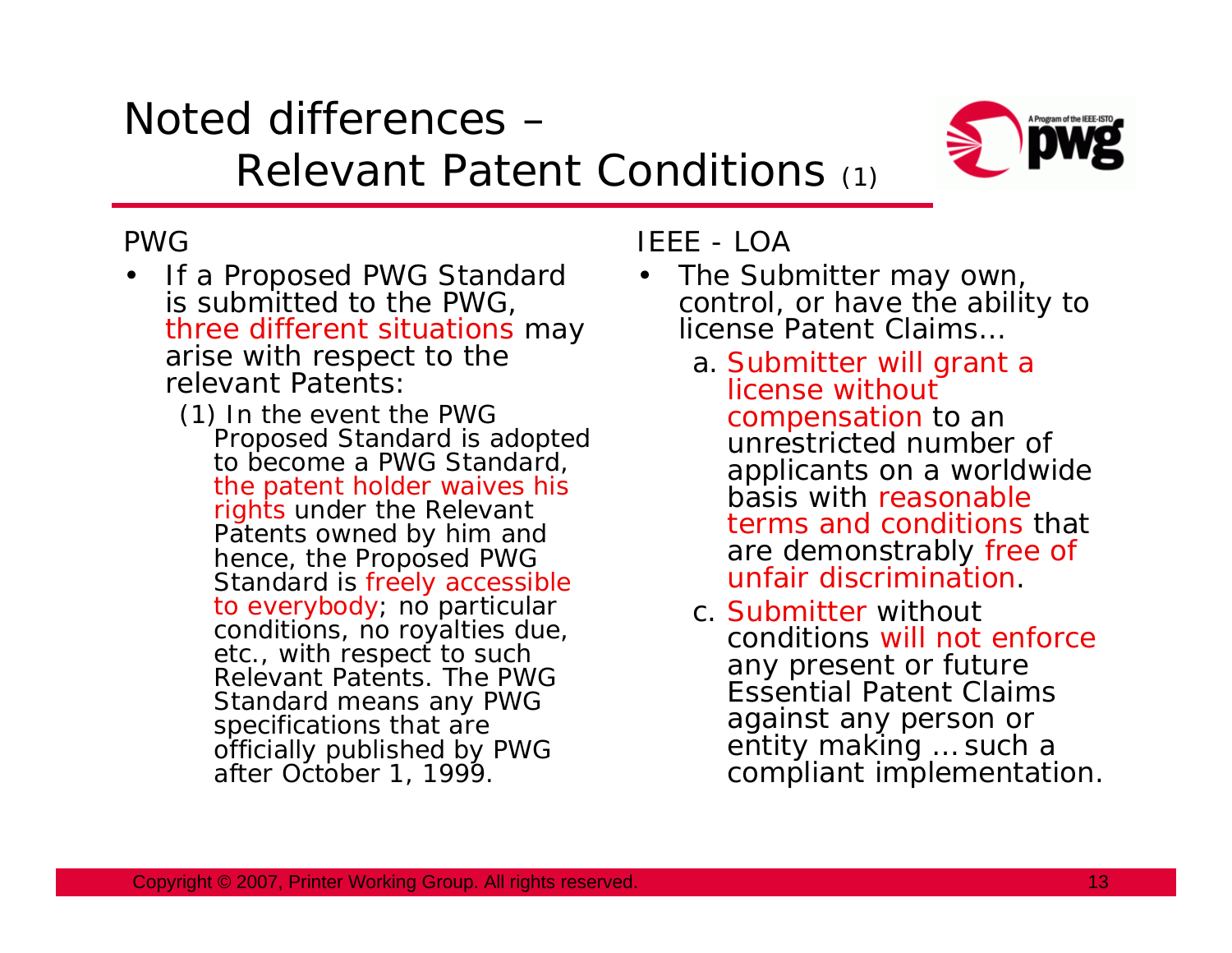## Noted differences –Relevant Patent Conditions (2)



#### PWG

- $\bullet$  … three different situations may arise with respect to the relevant Patents:
	- (2) In the event a PWG Proposed Standard is adopted as a PWG Standard, the patent holder is not prepared to waive his rights under the Relevant Patents owned by him but would be willing to grant licenses to other parties on a non-discriminatory basis and on reasonable terms and conditions, provided a similar grant under the licensee's patents within the scope of the license granted to the licensee is made available. Such license grants are left to the parties concerned.

### IEEE - LOA

- • The Submitter may own, control, or have the ability to license Patent Claims…
	- b. Submitter will grant a license under reasonable rates to an unrestricted number of applicants on a worldwide basis with reasonable terms and conditions that are demonstrably free of unfair discrimination.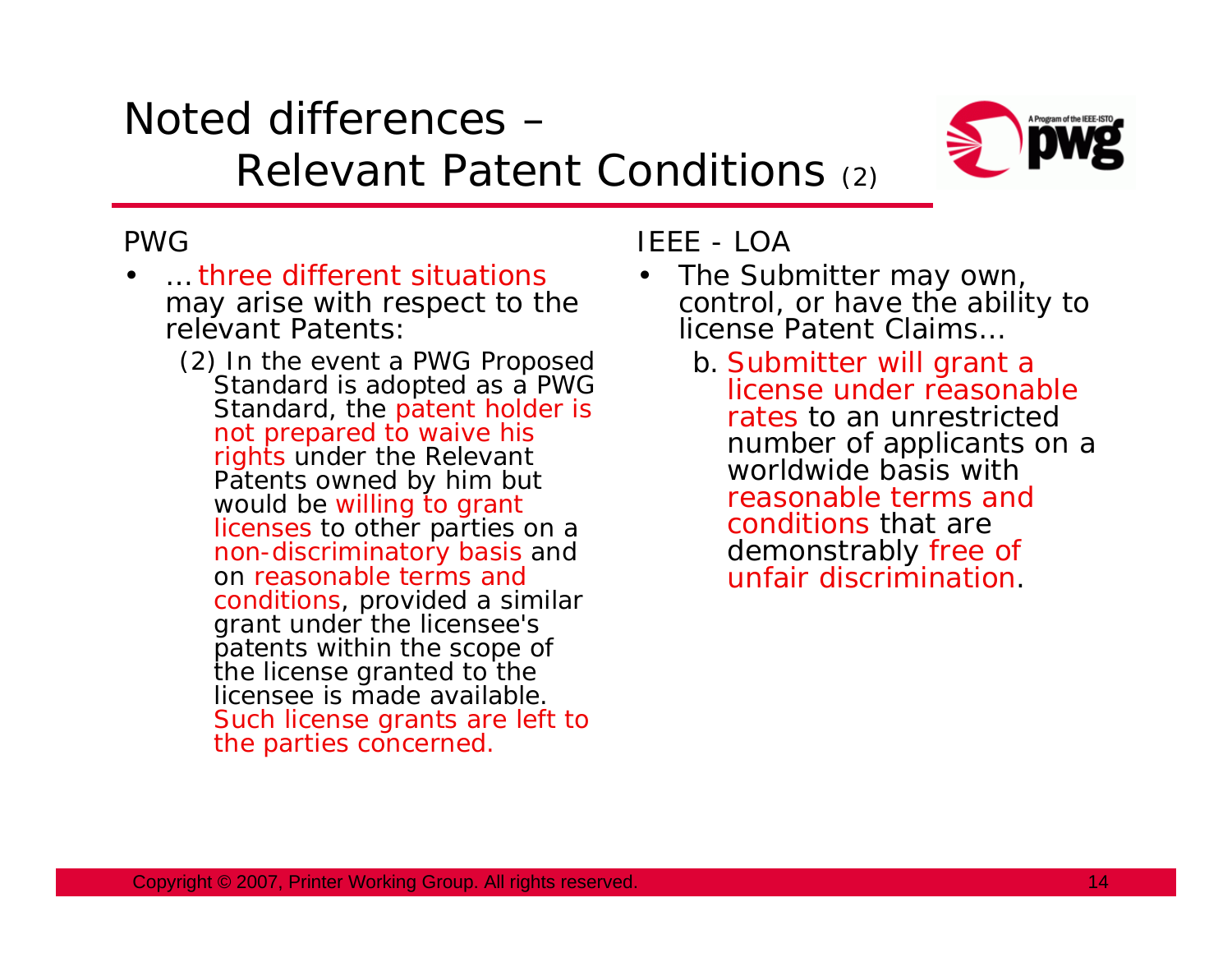#### relevant Patents: (3) In the event the

Proposed Standard is adopted to become a PWG Standard, and the patent holder is not willing to comply with the provisions of either paragraph 10.3  $(1)$  or  $(2)$ , in such a case the Proposal cannot be established as a PWG Standard.

three different situations

may arise with respect to the

### IEEE - LOA

- • The Submitter may own, control, or have the ability to license Patent Claims…
	- d. Submitter is unwilling or unable to grant licenses according to the provisions of either a or b above or to agree that it will not enforce its Essential Patent Claims as described in c above.



## Noted differences –Relevant Patent Conditions (3)

## PWG

…

•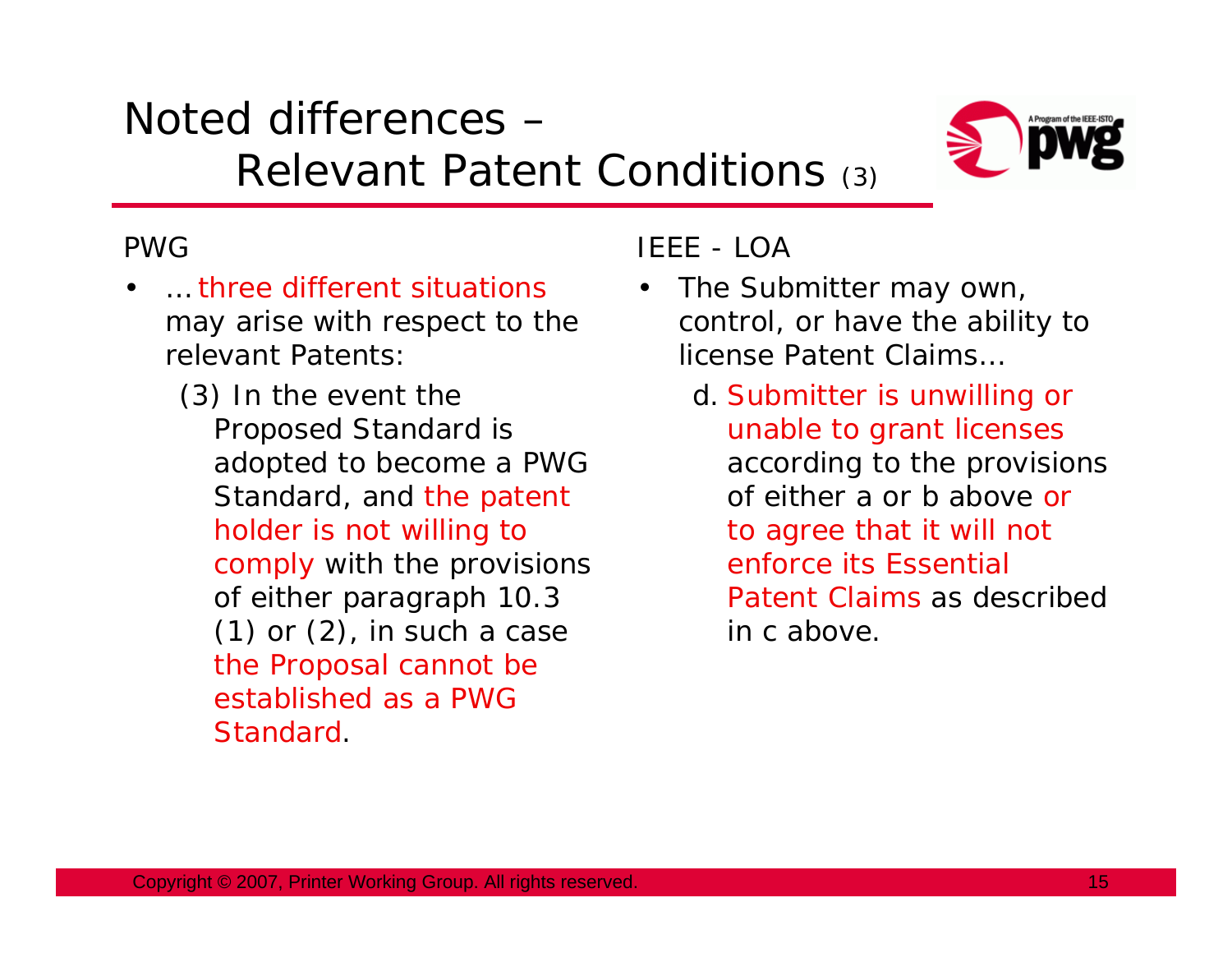## Noted differences –Patent Statement (1)



#### PWG

•Whichever option from among paragraphs  $(1)$ ,  $(2)$  or  $(3)$  is chosen, any PWG member must provide a written statement to be filed on behalf of itself and its Affiliates at the PWG secretariat with respect to the Relevant Patents that are owned by the PWG member or any of its Affiliates and known to the PWG member or any of its Affiliates. This statement must not include additional provisions, conditions, or any other exclusion clauses in excess of what is provided for each case<br>in paragraphs 10.3 (1), (2)<br>and (3).

### IEEE

•[The IEEE will request a Letter of Assurance.]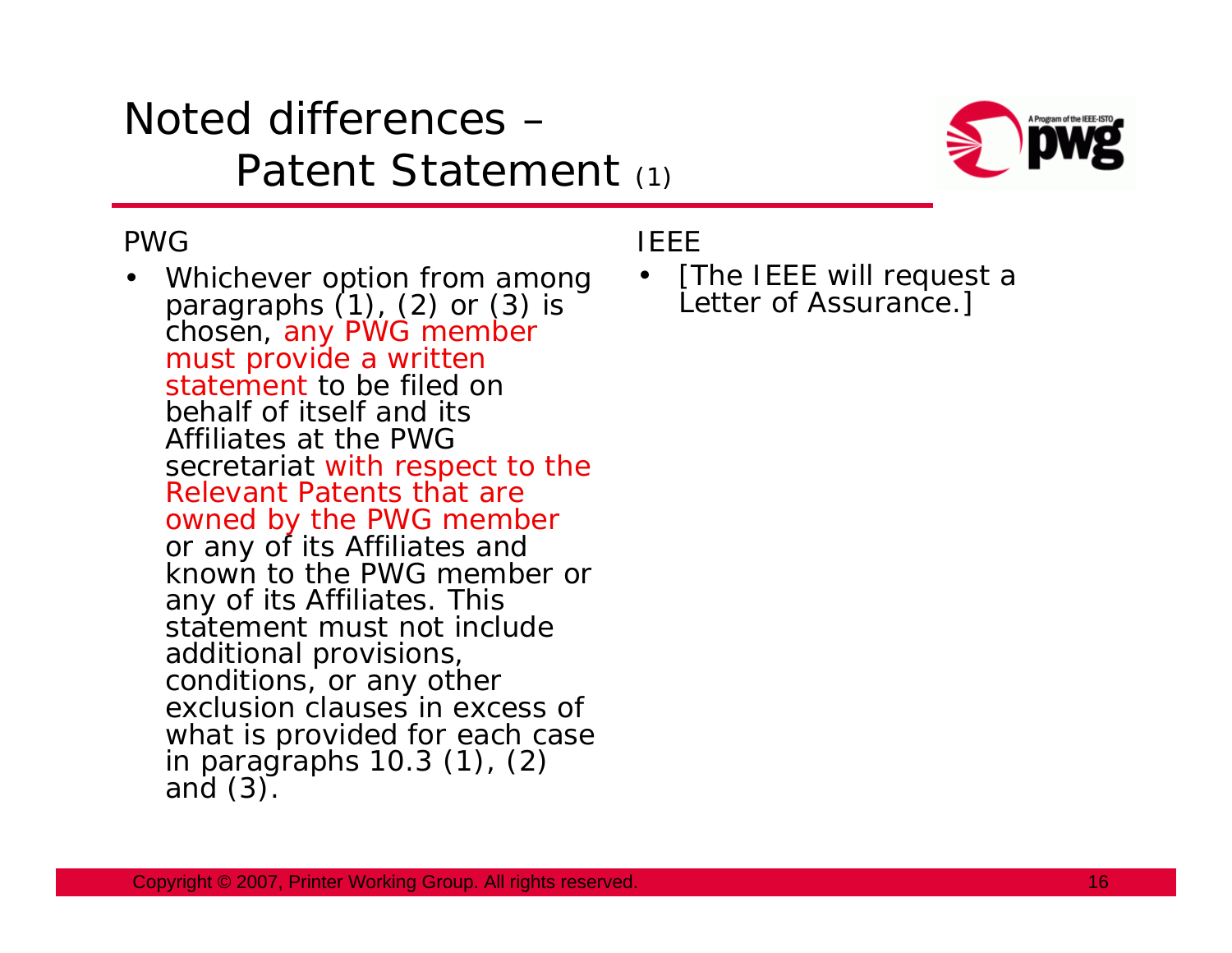## Noted differences –Patent Statement (2)



#### PWG

• If no Relevant Patents that are owned by the PWG member or any of its Affiliates are known to the PWG member or any of its Affiliates, an affirmative disclosure to that effect must be submitted before the end of the Patent Statement deadline in lieu of the Patent Statement. Any Relevant Patents that are owned by the PWG member or any of its Affiliates and are found after the Patent Statement deadline are automatically<br>subject to either paragraph 10.3 (1) or (2) as described above.

IEEE

•[The IEEE will request a Letter of Assurance.]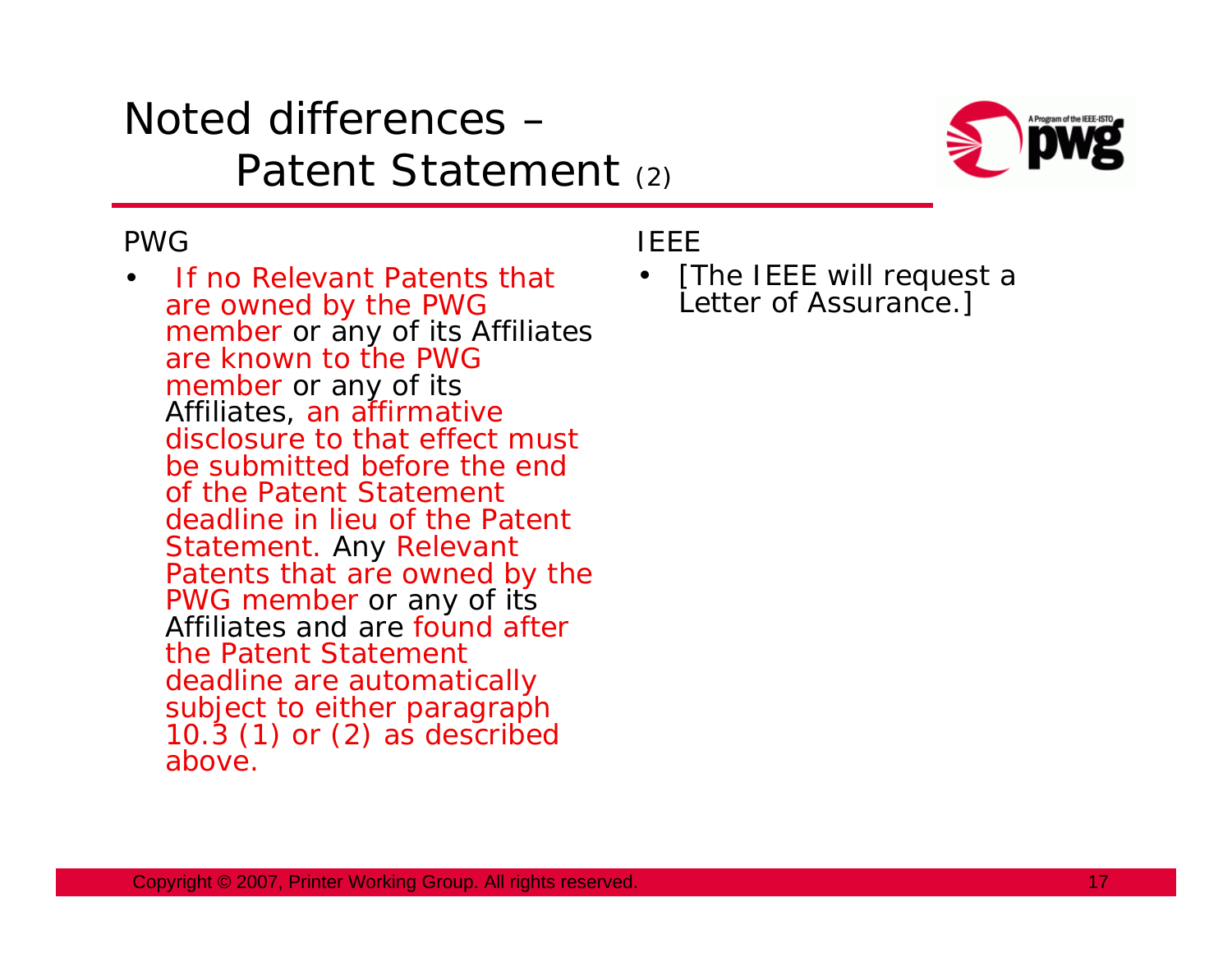## Noted differences –Patent Statement (3)



### PWG

 $\bullet$  A Patent Statement should be submitted by all the PWG members for all Relevant Patents which are known to the PWG members and their Affiliates and are owned by the PWG members or their Affiliate

IEEE

• [The IEEE will request a Letter of Assurance.]

*["should" be?]*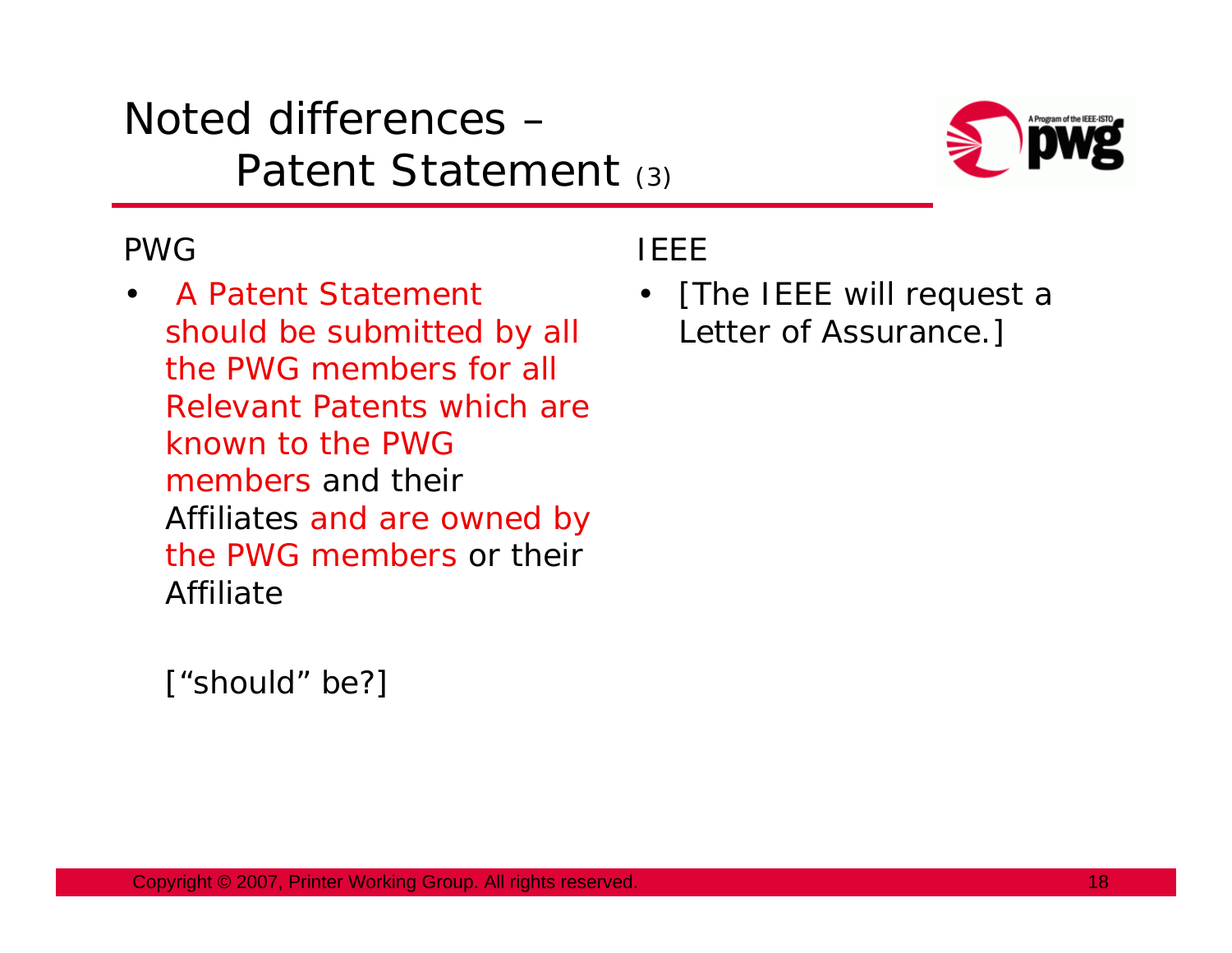Noted differences –Patent Notice



### PWG

• Further, a Patent Notice should be submitted by all the PWG members for Relevant Patents which are known to the PWG members and their Affiliates and are not owned nor controlled by the PWG members or their Affiliate

IEEE

• [The IEEE will request a Letter of Assurance.]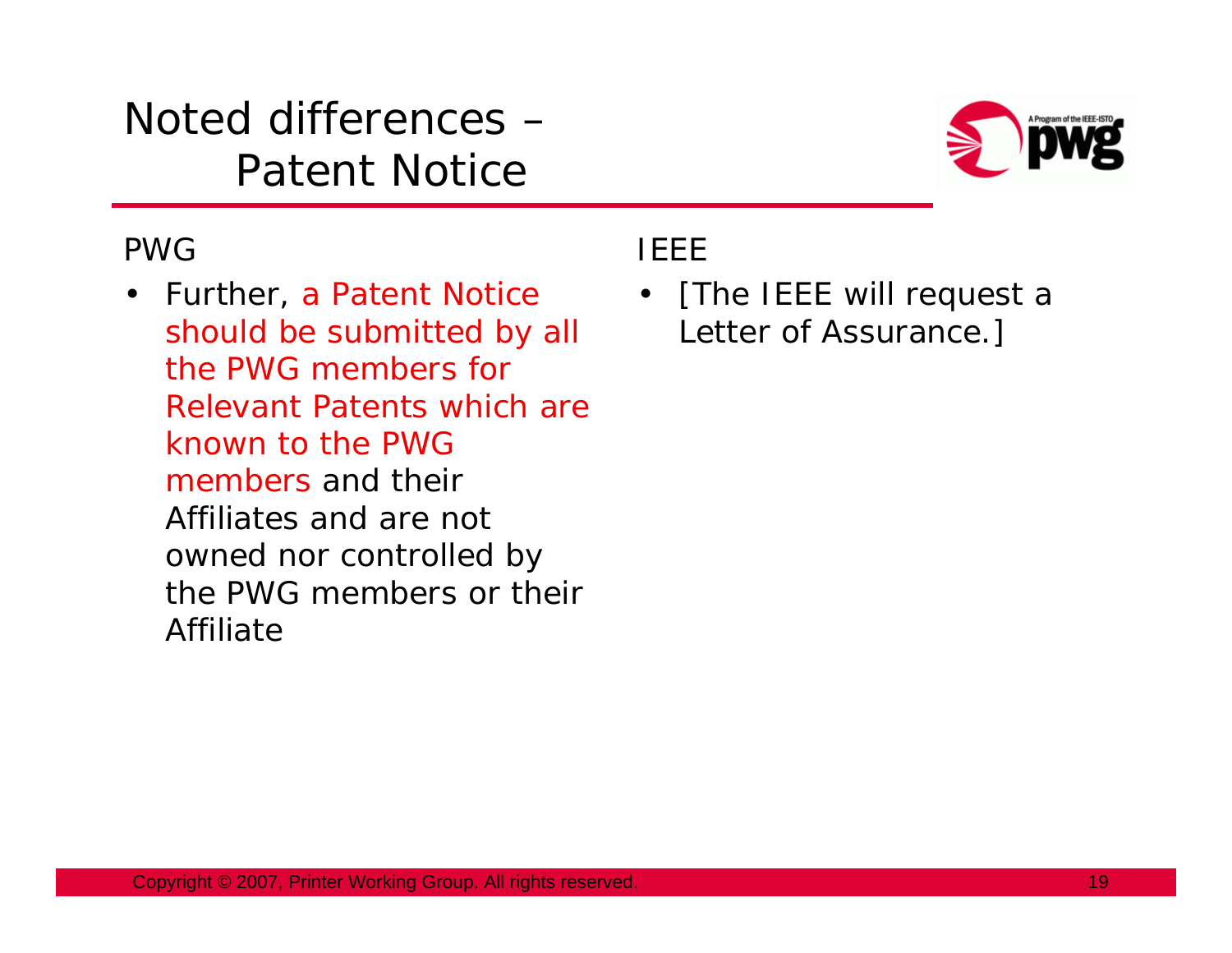## Noted differences –Non-Confidentiality (1)



#### PWG

• The participation in the PWG by the Members and the Associates and their appointed representatives shall be on a non-confidential basis; however, a PWG Member may with the approval of the Steering Committee, wherein such approval shall not be unreasonably withheld, enter into written confidentiality agreements with all other PWG Members which restricts the dissemination of specified confidential information and/or materials provided by any of such Member, to Persons who are not Members or Associates.

IEEE

• ???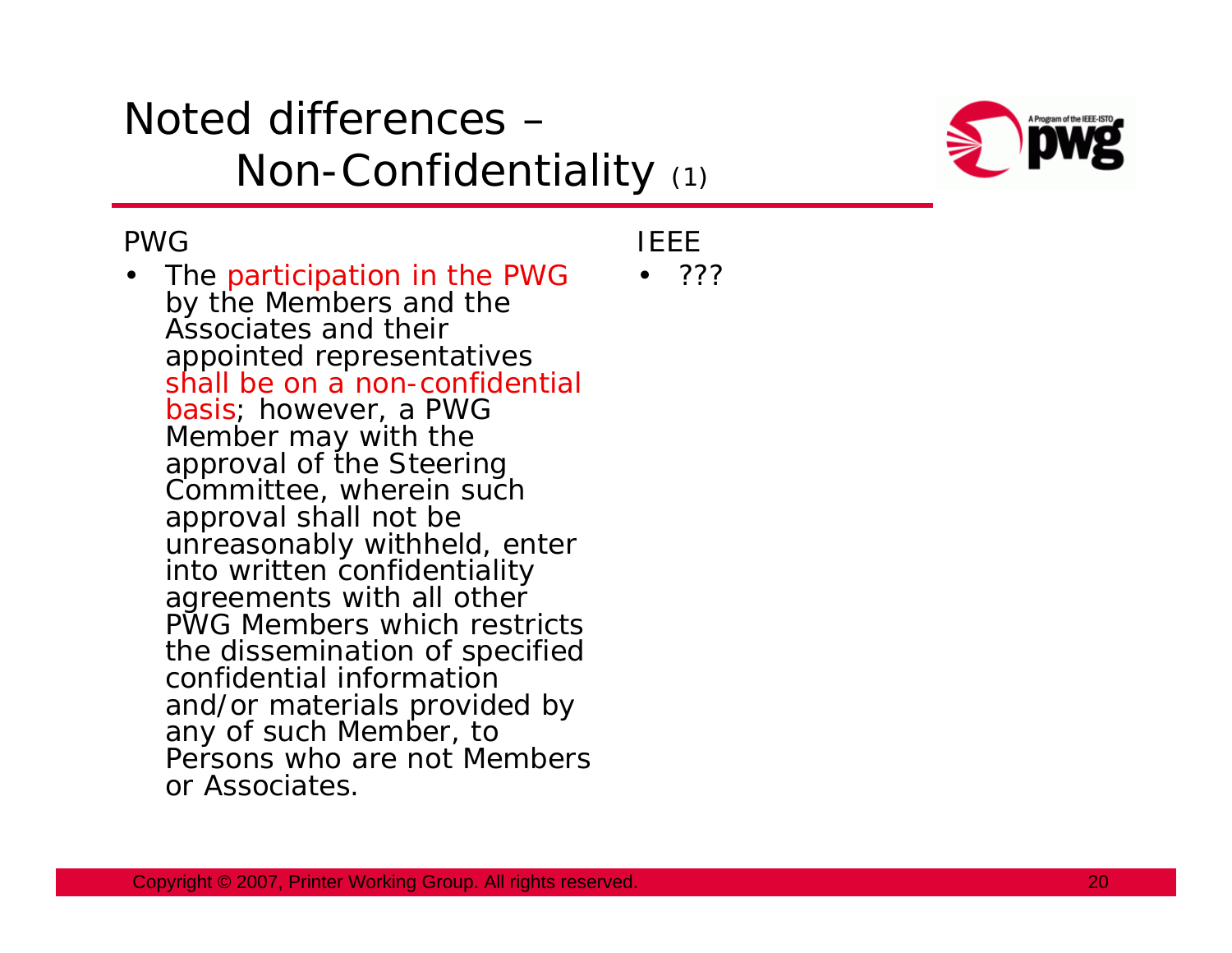## Noted differences –Non-Confidentiality (2)



### PWG

 $\bullet$  Subject only to valid patents and copyrights, all PWG Members and Associates shall be free to use all information received or publicly disclosed from the PWG, its Members or Associates in connection with the normal business including the processes described herein, without obligation regardless of markings including but not limited to "Proprietary" or "Confidential."

IEEE

• ???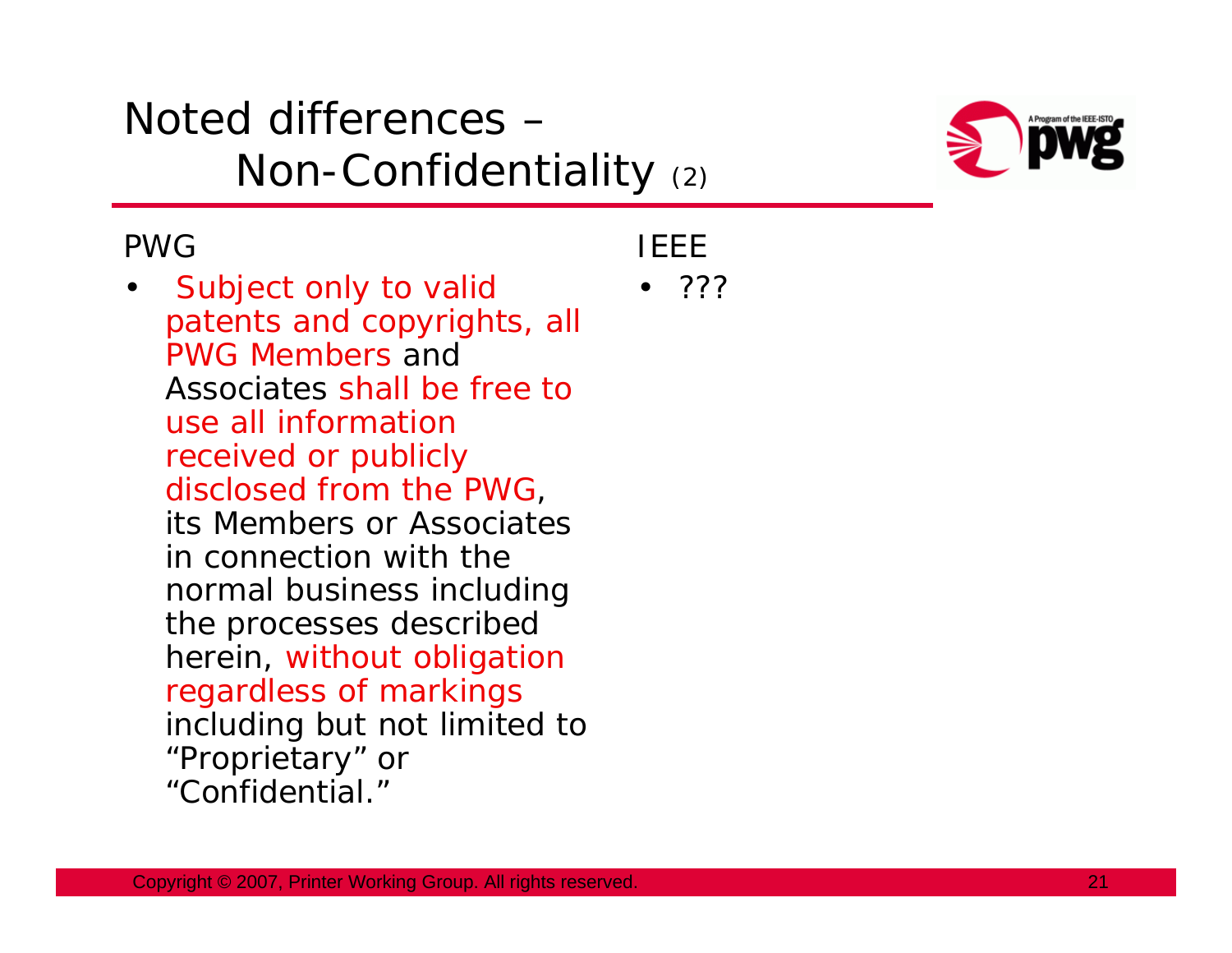



- 1) Essential patents held by an affiliate -- does a letter of assurance bind the affiliate?
- 2) Notice to the transferee of the existence of an LOA when a patent is sold or transferred.
- 3) What due diligence is required when a patent holder states he hold no essential patents.
- 4) The IEEE allows the disclosure of licensing terms, rates, and conditions at the time assurance is provided. The PWG does not.
- 5) Who reads the assurances provided and determines that they comply with the policy?
- 6) I don't believe there is specific language describing how assurance received by the PWG are to be made available.

etc., etc., etc.

\* submitted by Don Wright